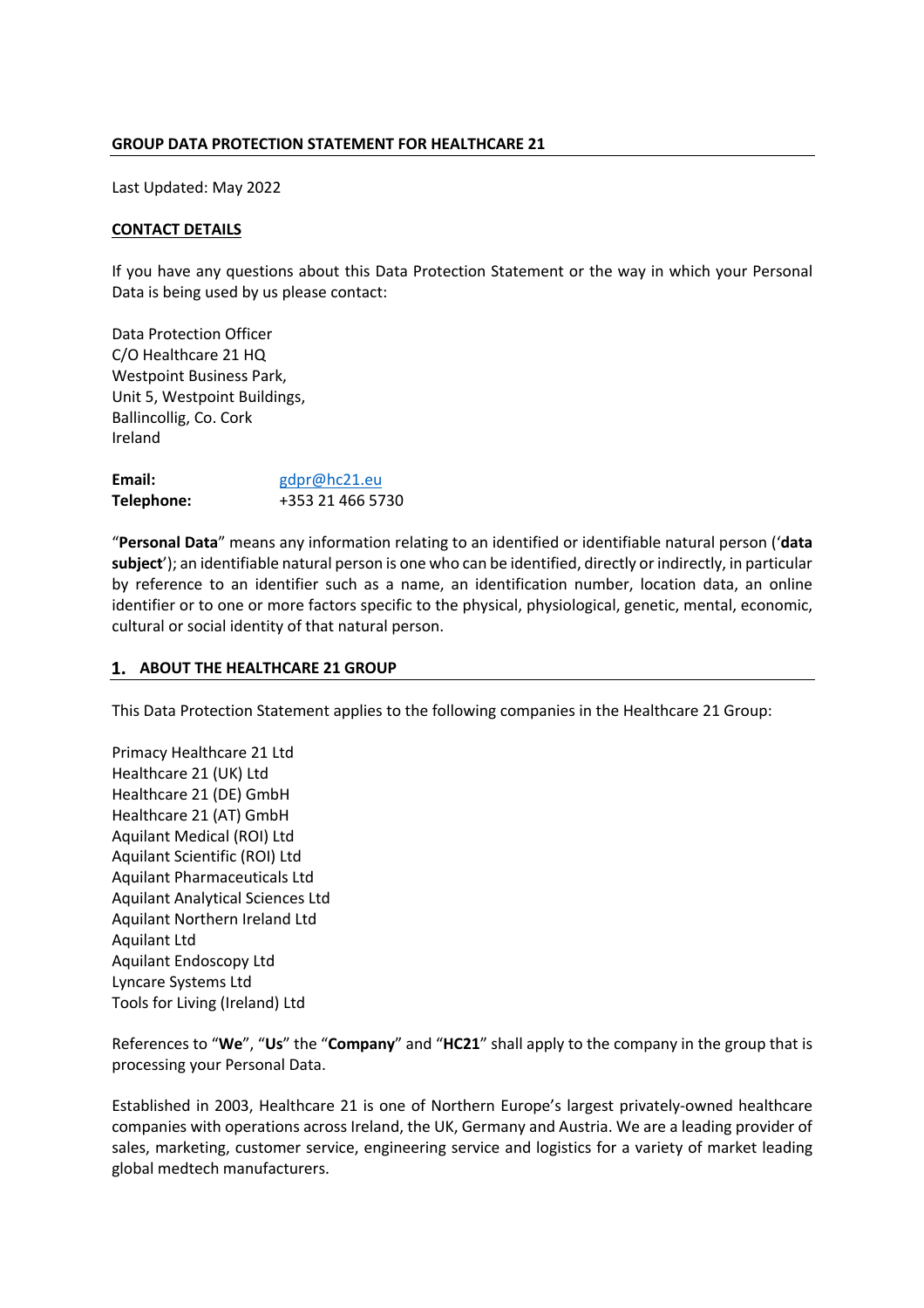In order to provide our services, we need to process Personal Data. We are committed to protecting the rights and privacy of individuals in accordance with data protection legislation including the General Data Protection Regulation in Europe (the "**GDPR**").

# **THE PURPOSE OF THIS DATA PROTECTION STATEMENT**

This Data Protection Statement describes our approach to data protection and sets out the basis on which any Personal Data we collect from you, or that you provide to us, will be used by us where we are controllers of that Personal Data for the purposes of the GDPR. Please read this Data Protection Statement carefully to understand our views and practices regarding the Personal Data we collect and how we will treat it.

The protection of your Personal Data is important to us and we are committed to protecting and safeguarding your rights.

# **WHO THIS DATA PROTECTION STATEMENT APPLIES TO**

This Data Protection Statement provides specific information relating to the following individuals whose Personal Data we process:

- (i) business contact data including our customers, suppliers, partners, shareholders and business prospects "**Business Contacts**"; and
- (ii) prospective employees/those applying for jobs at the Company, "**Candidates**";
- (iii) users/guests of our Website "**Website Users**".

Personal Data of employees of the Company is dealt with in a separate internal data protection notice.

### **CATEGORIES OF PERSONAL DATA**

We process the following categories of Personal Data. For each category we have included an example of the type of Personal Data that may be part of that category:

| <b>Personal Data Category</b> | <b>Description</b>                                           |  |
|-------------------------------|--------------------------------------------------------------|--|
| <b>Identification Data</b>    | may include a person's name, photograph, date of birth,      |  |
|                               | driver's license and passport information.                   |  |
| <b>Contact Data</b>           | may include a person's email address, phone number,          |  |
|                               | postal address, other communication details (e.g. Skype)     |  |
| <b>Communication Data</b>     | may include phone calls, email correspondence and hard       |  |
|                               | copy correspondence.                                         |  |
| <b>Marketing Data</b>         | may include your Contact Data and any preferences in         |  |
|                               | receiving marketing from us and your communication           |  |
|                               | preferences.                                                 |  |
| <b>Recruitment Data</b>       | may include recruitment related data<br>such as              |  |
|                               | Identification Data, Contact Data, Communication Data,       |  |
|                               | CV and job application data.                                 |  |
|                               | When processing CV data, we may process certain              |  |
|                               | Personal Data including the following: employment            |  |
|                               | history, skills/ experience, languages, educational history, |  |
|                               | qualifications, membership of professional associations,     |  |
|                               | contact details of employer references/character             |  |
|                               | references, licenses held, interests and hobbies,            |  |
|                               | languages, locations, nationality, passport, eligibility to  |  |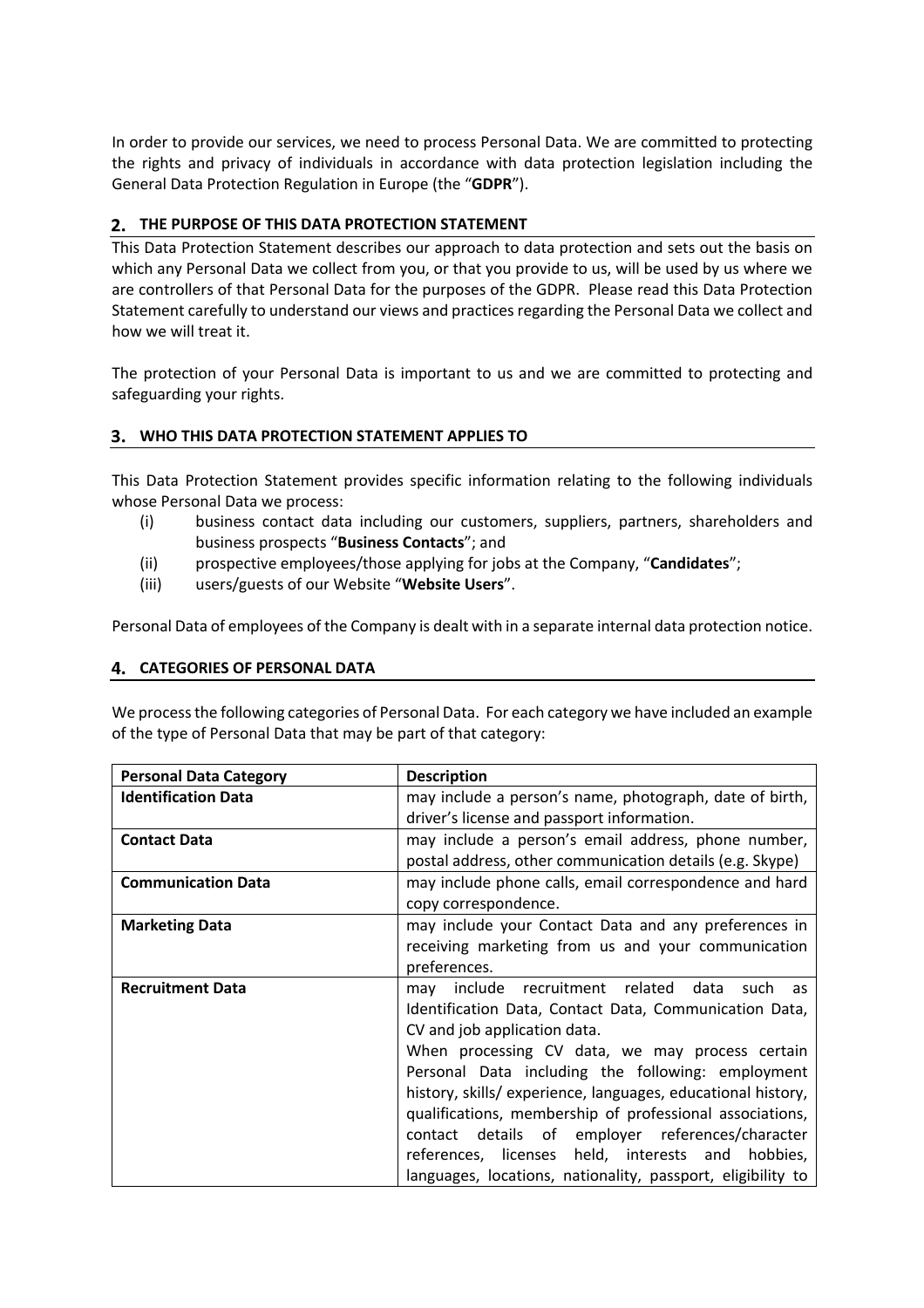| <b>Financial Data</b>        | work in certain jurisdictions, salary expectations,<br>interview/screening answers and notes and usernames<br>and passwords for access to our recruitment portal.<br>may include payment related information or bank account<br>details and financial data received as part of the services<br>that we provide.                                                                                                                                                                                                                                                                                                                                      |
|------------------------------|------------------------------------------------------------------------------------------------------------------------------------------------------------------------------------------------------------------------------------------------------------------------------------------------------------------------------------------------------------------------------------------------------------------------------------------------------------------------------------------------------------------------------------------------------------------------------------------------------------------------------------------------------|
| <b>Special Category Data</b> | If we interact with you for the purposes of a job with the<br>Company or as part of provision of products and services<br>to you we may collect Special Category Data: this can<br>include diversity data such as gender, religion, racial or<br>ethnic origin, sexual orientation, trade union membership<br>or data relating to health. We will only source this data<br>with your explicit consent.                                                                                                                                                                                                                                               |
| <b>Web Data</b>              | When you interact with us online we will automatically<br>collect data about your use of our services, including data<br>on the type of device you're using, its IP address, operating<br>system, referral source, length of visit, page views and<br>website navigation paths, as well as information about the<br>timing, frequency and pattern of Website use. Where<br>possible, this information is collected at an aggregate level<br>and your identity data is not stored as part of this technical<br>data. Web Data includes cookies and web beacons.<br>Further information about how we use cookies is available<br>in our cookie notice. |

# **OUR LEGAL BASIS FOR PROCESSING PERSONAL DATA**

We process all Personal Data lawfully and in accordance with the requirements of the law. The GDPR sets out the legal grounds for processing Personal Data.

When the Company processes Personal Data it is generally on one of the following legal basis:

### **CONTRACT**

We will process Personal Data where necessary to perform our obligations relating to or in accordance with any contract that we may have with you or to take steps at your request prior to entering into that contract (e.g. our Terms of Sale);

### **CONSENT**

For certain processing activities we may rely on your consent.

Where we are unable to collect consent for a particular processing activity, we will only process the Personal Data if we have another lawful basis for doing so.

You can withdraw consent provided by you at any time by contacting us at gdpr@hc21.eu

### **LEGITIMATE INTEREST**

At times we will need to process your Personal Data to pursue our legitimate business interests, for example for administrative purposes, to collect debts owing to us, to provide information to you, to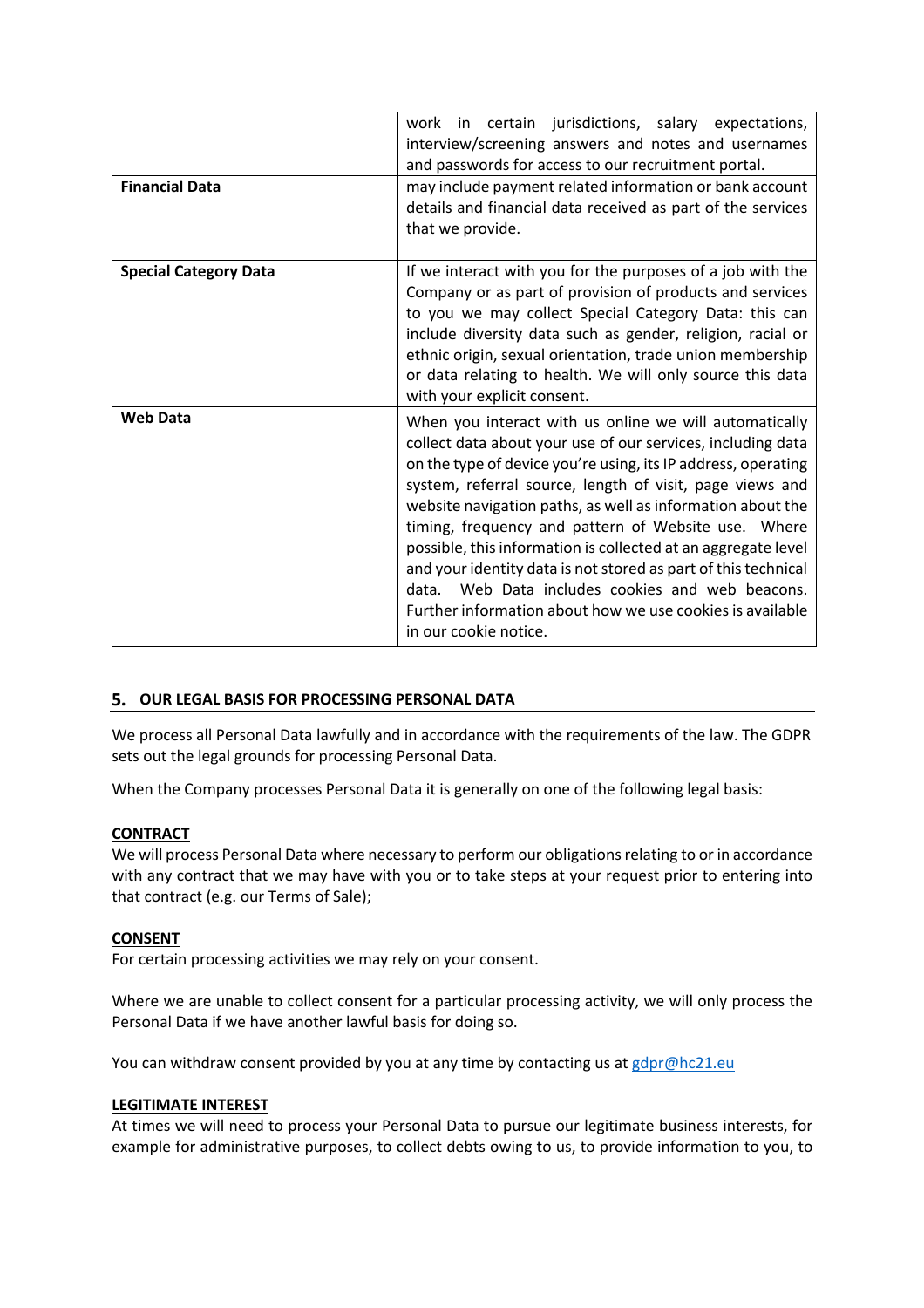operate, evaluate, maintain, develop and improve our websites and services or to maintain their security and protect intellectual property rights.

We will not process your Personal Data on a legitimate interest basis where the impact of the processing on your interests or fundamental rights and freedoms outweighs our legitimate interests. You may object to any processing we undertake on this basis. If you do not want us to process your Personal Data on the basis of our legitimate interests, contact us at gdpr@hc21.eu and we will review our processing activities.

#### **LEGAL OBLIGATION**

If we have a legal obligation to process Personal Data, such as the payment of taxes, we will process Personal Data on this legal ground.

#### **OUR PROCESSING ACTIVITIES**

We use your Personal Data to provide you with our services and to assist us in the operation of our company. Under data protection law, we must ensure that the purpose of processing is clear.

We have set out below the general purpose of processing, the categories of Personal Data processed and the related lawful basis for processing.

| <b>Purpose of Processing</b>                                                                                                                                                                                                                                                                                                                                                                      | <b>Categories of Personal</b><br>Data                                                                                                                      | <b>Lawful Basis</b>                                                                         |
|---------------------------------------------------------------------------------------------------------------------------------------------------------------------------------------------------------------------------------------------------------------------------------------------------------------------------------------------------------------------------------------------------|------------------------------------------------------------------------------------------------------------------------------------------------------------|---------------------------------------------------------------------------------------------|
| Service Delivery activities<br>to contact you re payments to and from you;<br>for customer relationship management and<br>support;<br>to send notifications about changes/updates to<br>our products and services;<br>to provide you with the right products and<br>services;<br>to fulfil our legal and contractual obligations                                                                  | <b>Identification Data</b><br>$\bullet$<br><b>Contact Data</b><br>٠<br>Communications<br>$\bullet$<br>Data<br><b>Special Category</b><br>$\bullet$<br>Data | Contract<br>Legitimate<br>Interest<br>Consent                                               |
| Marketing & Promotion activities<br>to respond to any requests from you<br>to send newsletters and other information that<br>maybe of interest<br>to contact you as part of our business<br>relationship or for lead generation and general<br>administration<br>to inform you of events or webinars that might<br>be of interest<br>to deliver and organise our conferences,<br>seminars, events | <b>Marketing Data</b><br>$\bullet$<br><b>Contact Data</b><br>Web Data<br>$\bullet$                                                                         | Consent<br>$\bullet$<br>Legitimate<br>Interest                                              |
| <b>Recruitment Activities</b><br>as part of agency shortlisting<br>to select the right Candidate<br>to interview the Candidate                                                                                                                                                                                                                                                                    | <b>Identification Data</b><br>$\bullet$<br><b>Contact Data</b><br>$\bullet$<br>Communication<br>Data<br><b>Recruitment Data</b>                            | Consent<br>$\bullet$<br>Legitimate<br>$\bullet$<br>Interest<br>Contract<br>Legal Obligation |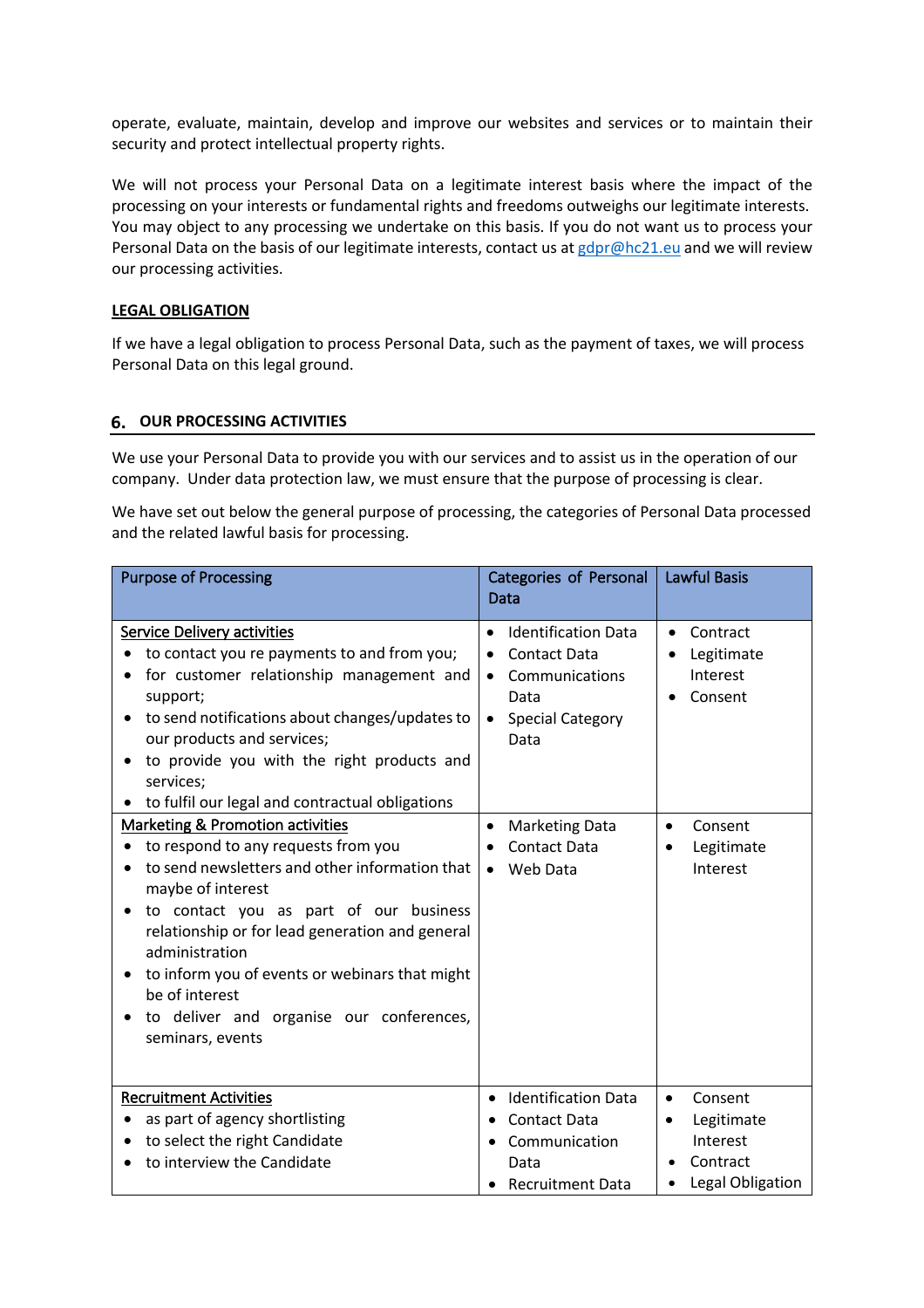| to hire and seek to onboard the Candidate (pre<br>contract)<br>manage our database of prospective<br>to<br>Candidates                                                                                                                                                                                                                                                     | • Web Data<br><b>Marketing Data</b><br>$\bullet$<br><b>Special Category</b><br>$\bullet$<br>Data                                |                                                                     |
|---------------------------------------------------------------------------------------------------------------------------------------------------------------------------------------------------------------------------------------------------------------------------------------------------------------------------------------------------------------------------|---------------------------------------------------------------------------------------------------------------------------------|---------------------------------------------------------------------|
| <b>Website Delivery</b><br>to respond to web forms completed by you;<br>to promote our products and services;<br>to administer the Website; and<br>for internal operations, including support,<br>analysis,<br>troubleshooting,<br>data<br>testing,<br>research, statistical and survey purposes<br>to ensure the safety and security of our website<br>and our services. | Web Data<br>$\bullet$                                                                                                           | Consent<br>$\bullet$<br>Legitimate<br>Interest                      |
| <b>Administration of Client Relationship</b><br>to manage/respond to a complaint/appeal<br>to notify you of updates to this Data Protection<br>Statement                                                                                                                                                                                                                  | <b>Identification Data</b><br>$\bullet$<br><b>Contact Data</b><br>$\bullet$<br>• Communication<br>Data<br><b>Financial Data</b> | Contract<br>$\bullet$<br>Legitimate<br>Interest                     |
| Managing payments and administration of the<br>contract<br>to process payments to and from our business.                                                                                                                                                                                                                                                                  | <b>Identification Data</b><br>$\bullet$<br><b>Contact Data</b><br>$\bullet$<br>• Communication<br>Data<br><b>Financial Data</b> | Contract<br>$\bullet$<br>Legitimate<br>Interest                     |
| <b>Management of Corporate Affairs</b><br>to take minutes at board meetings<br>to contact shareholders/investors<br>enter<br>into<br>partnerships<br>other<br>and<br>to<br>commercial relations<br>to undertake appropriate due diligence                                                                                                                                 | <b>Identification Data</b><br>$\bullet$<br><b>Contact Data</b><br>Communication<br>Data<br><b>Financial Data</b>                | Contract<br>$\bullet$<br>Legitimate<br>Interest<br>Legal Obligation |

# **7. SOURCES OF PERSONAL DATA**

### **BUSINESS CONTACT PERSONAL DATA**

We collect Business Contact Personal Data from our business contacts including – customers, suppliers, partners, shareholders and business prospects.

We source Business Contact Personal Data in order to serve the business relationship. We will only ever source Personal Data that is necessary and in a way that would be generally expected.

We receive Personal Data about Business Contacts from a variety of sources, as follows:

- the Personal Data is often provided by the Business Contact as part of the business relationship;
- the Personal Data may be collected from public sources;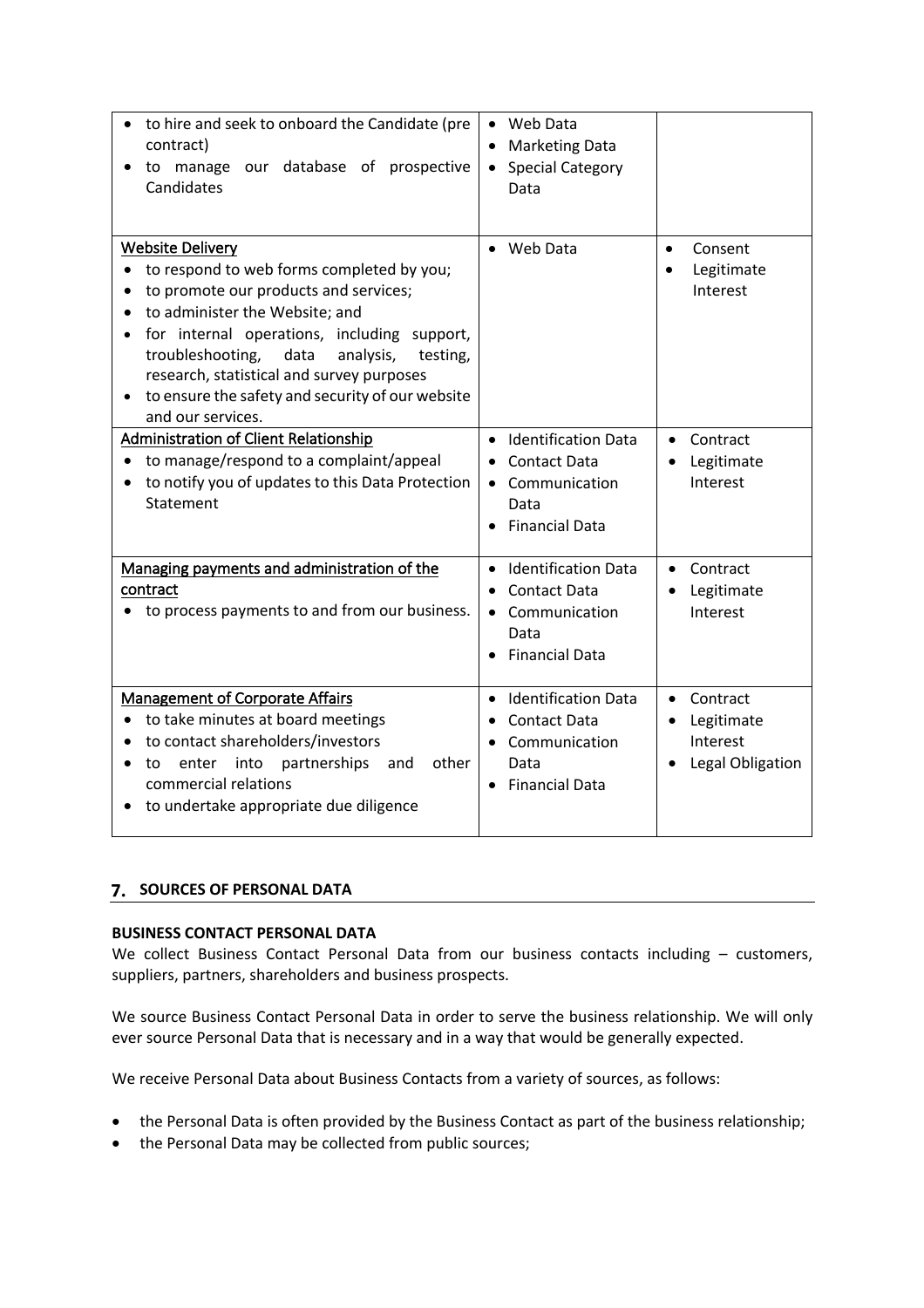- the Personal Data may be collected indirectly from another person within the company of the Business Contact;
- the Personal Data may be collected through our website;
- the Personal Data may be collected indirectly from a website or from a third party.

# **CANDIDATE PERSONAL DATA**

We will only ever source Personal Data in a way that would be generally expected.

We receive Personal Data relating to Candidates from a variety of sources. The primary source is from Candidates directly. Examples of the sources of Personal Data of Candidates are as follows:

- the Candidate may send their CV to us with the intention of registering with us to be informed of potential job vacancies;
- the Candidate may apply directly to a position advertised on our website;
- the Candidate may apply to a position advertised on a third-party jobs' website;

### **WEB DATA**

We may collect Website User Personal Data from all visitors to our website to improve our services and develop the Website. Click the cookie settings icon on the webpage to access the cookie notice and further details about cookies.

# **DISCLOSURE OF PERSONAL DATA**

In certain circumstances, we may disclose Personal Data to third parties as follows:

- to business partners and subcontractors for the performance of any contract relating to our services, including email, Skype, Customer Relationship Management system, payment processors, data aggregators, hosting service providers, external consultants, auditors, IT consultants and lawyers;
- to any recruitment agency who is helping us to recruit Candidates;
- to analytics and search engine providers that assist us in the improvement and optimisation of the Website;
- if we or substantially all of our company is merged with another company or acquired by a third party, in which case Personal Data held by us will be one of the transferred assets;
- if we are under a duty to disclose or share Personal Data in order to comply with any legal obligation (including tax, audit or other authorities), or in order to enforce or apply any contracts that we have;
- to protect our rights, property, or safety, or that of our Candidates or Business Contacts or others. This may include exchanging Personal Data with other companies and organisations for the purpose of fraud protection.

When we engage another organisations to perform services for us, we may provide them with information including Personal Data, in connection with the performance of those functions. We do not allow third parties to use Personal Data except for the purpose of providing these services.

### **9. SECURITY MEASURES**

We will take all steps reasonably necessary to ensure that all Personal Data is treated securely in accordance with this Data Protection Statement and the relevant law, including the GDPR.

In particular, we have put in place appropriate technical and organisational procedures to safeguard and secure the Personal Data we process.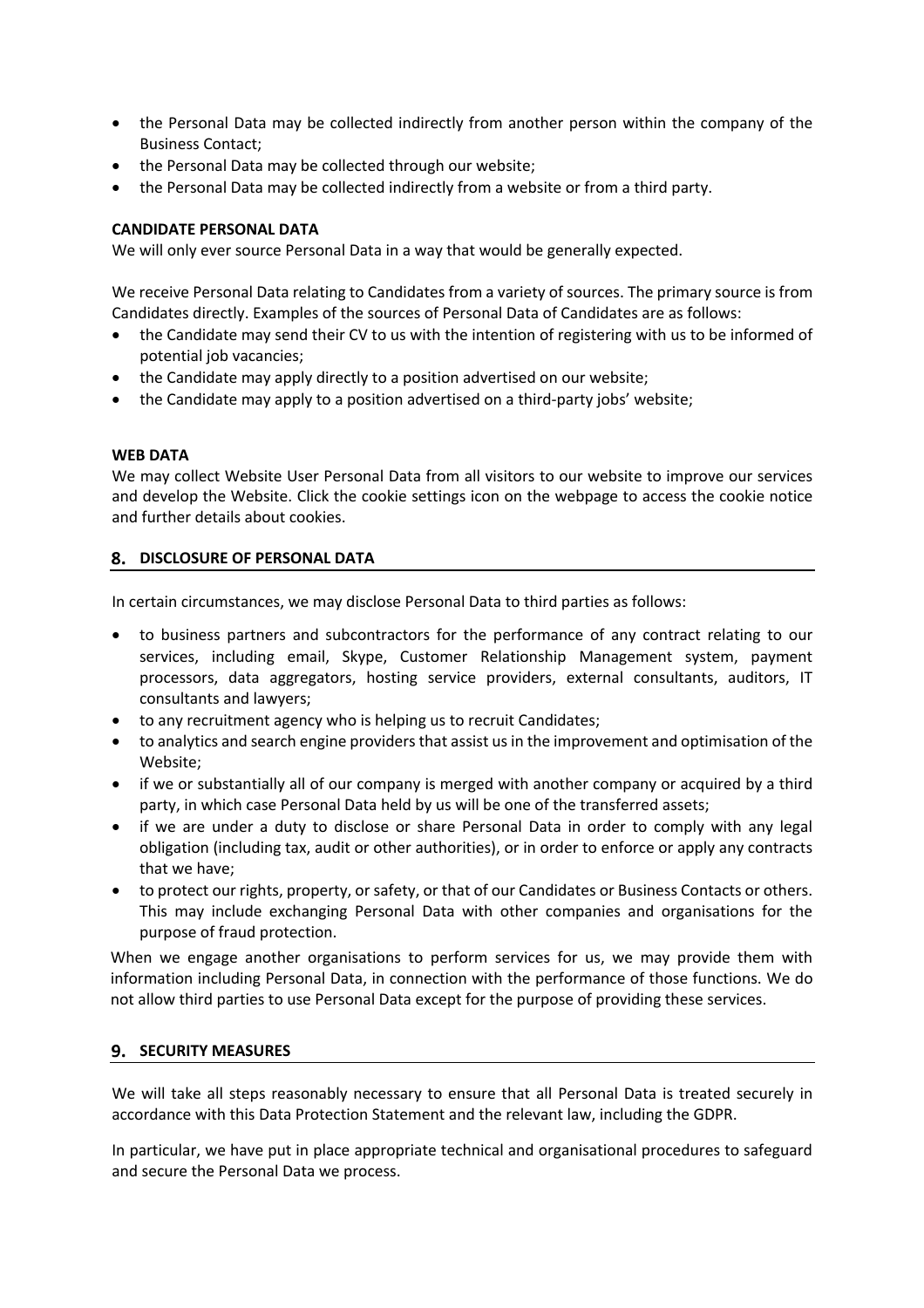We monitor for and do everything we can to prevent security breaches of the Personal Data that we process.

Once we have received your Personal Data, we will use strict procedures and security features for the purpose of preventing unauthorised access and ensuring that only those who need to have access to your Personal Data can access it.

We also use secure connections to protect Personal Data during its transmission. Where you have been given (or where you have chosen) a password which enables you to access services, you are responsible for keeping this password confidential. Please do not share your password with anyone.

If you think that there has been any loss or unauthorised access to Personal Data of any individual, please let us know immediately.

### **TRANSFERS OUTSIDE THE EEA**

In order to provide our products and services we may need to transfer Personal Data outside the European Economic Area (EEA). We ensure that any transfer of Personal Data outside the EEA is undertaken using legally compliant transfer mechanisms and in accordance with the GDPR.

If we transfer Personal Data outside of the EEA, we generally rely on the Standard Contractual Clauses under Article 46.2 of the GDPR adopted by the EU Commission. We may also rely on some of the other legally compliant transfer mechanisms provided under the GDPR.

# **11. COOKIES**

Cookies are small text files placed on your computer or mobile device by websites that you visit, and they help us improve the products and services that we offer you. They are used in order to make websites work, or work more efficiently, as well as to provide information to the owners of the site. Cookies may allow a website to remember your activity over a period of time. Cookies are optional and you do not have to accept them.

Click the cookie settings icon on the webpage to access the cookie notice and further details about දසු

### cookies

### **12. THIRD PARTY WEBSITES**

Our Website may contain links to and from third party websites. If you follow a link to any of these websites, please note that these websites have their own data protection settings, and these are not endorsed by us. We do not accept any responsibility or liability for these third-party websites. Please undertake the appropriate due diligence before submitting any Personal Data to these websites.

### **13. RETENTION**

In some circumstances it is not possible for us to specify in advance the period for which we will retain your Personal Data. In such cases we will determine the appropriate retention period based on balancing your rights against our legitimate business interests. We may also retain certain Personal Data beyond the periods specified herein in some circumstances such as where required for the purposes of legal claims.

Further information about our retention practices are set out below:

| Purpose of Processing | <b>Retention Period</b> |
|-----------------------|-------------------------|
|                       |                         |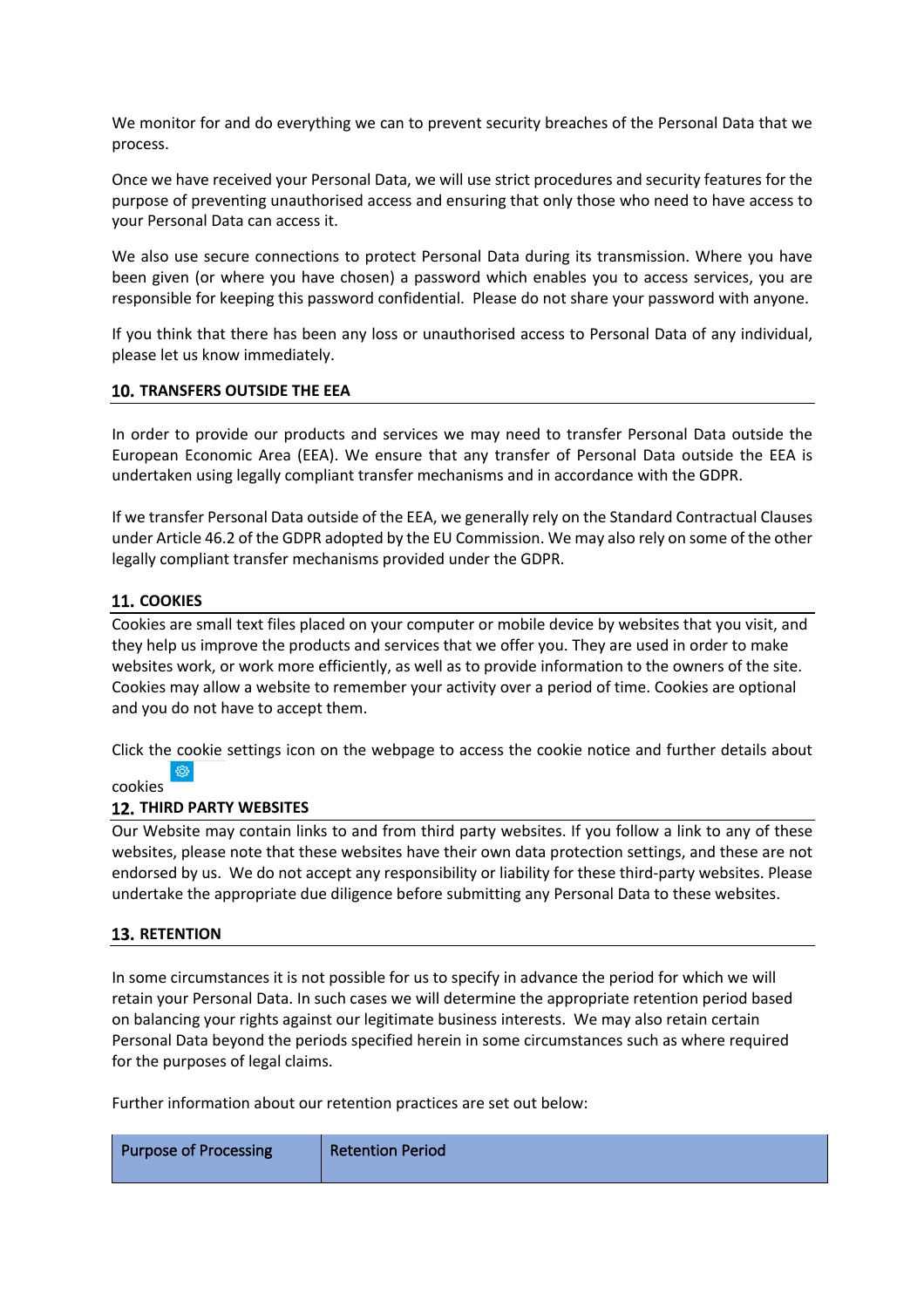| <b>Service Delivery Activities</b>                                | 24 months after completion of service delivery activities in the case<br>where there is no further meaningful engagement.                                                                                                                                                                      |
|-------------------------------------------------------------------|------------------------------------------------------------------------------------------------------------------------------------------------------------------------------------------------------------------------------------------------------------------------------------------------|
| <b>Marketing and Promotion</b><br><b>Activities</b>               | 12 months in the case where no meaningful engagement or earlier in<br>the case you unsubscribe.                                                                                                                                                                                                |
| <b>Recruitment Activity</b>                                       | 12 months for Candidates who are not hired.<br>Candidates who have consented will remain on the database for other<br>positions with the company until consent is withdrawn or there is no<br>meaningful engagement over a period of time.<br>A separate retention policy applies to employees |
| <b>Website Delivery</b>                                           | 12 months                                                                                                                                                                                                                                                                                      |
| <b>Managing Payments and</b><br>administration of the<br>contract | 7 years                                                                                                                                                                                                                                                                                        |
| <b>Management of Corporate</b><br><b>Affairs</b>                  | 7 years unless required to retain indefinitely                                                                                                                                                                                                                                                 |

In certain cases, we may retain Personal Data for longer than specified here if required under relevant laws or in the event of any legal claim.

# **14. YOUR RIGHTS**

You have various rights relating to how your Personal Data is used.

### **Right of access to the Personal Data we hold on you**

You have the right to ask for all the Personal Data we have about you. When we receive a request from you in writing, we must give you access to everything we've recorded about you as well as details of the processing, the categories of Personal Data concerned and the recipients of the Personal Data.

We will provide the first copy of your Personal Data free of charge, but we may charge you a reasonable fee for any additional copies.

We cannot give you access to a copy of your Personal Data in some limited cases including where this might adversely affect the rights and freedoms of others.

### **Right of rectification of Personal Data**

You should let us know if there is something inaccurate in your Personal Data.

We may not always be able to change or remove that Personal Data, but we'll correct factual inaccuracies and may include your comments in the record to show that you disagree with it.

### **Right of erasure of Personal Data (right to be forgotten)**

In some circumstances you can ask for your Personal Data to be deleted, for example, where:

- your Personal Data is no longer needed for the reason that it was collected in the first place
- you have removed your consent for us to use your Personal Data (where there is no other lawful basis for us to use it)
- there is no lawful basis for the use of your Personal Data
- deleting the Personal Data is a legal requirement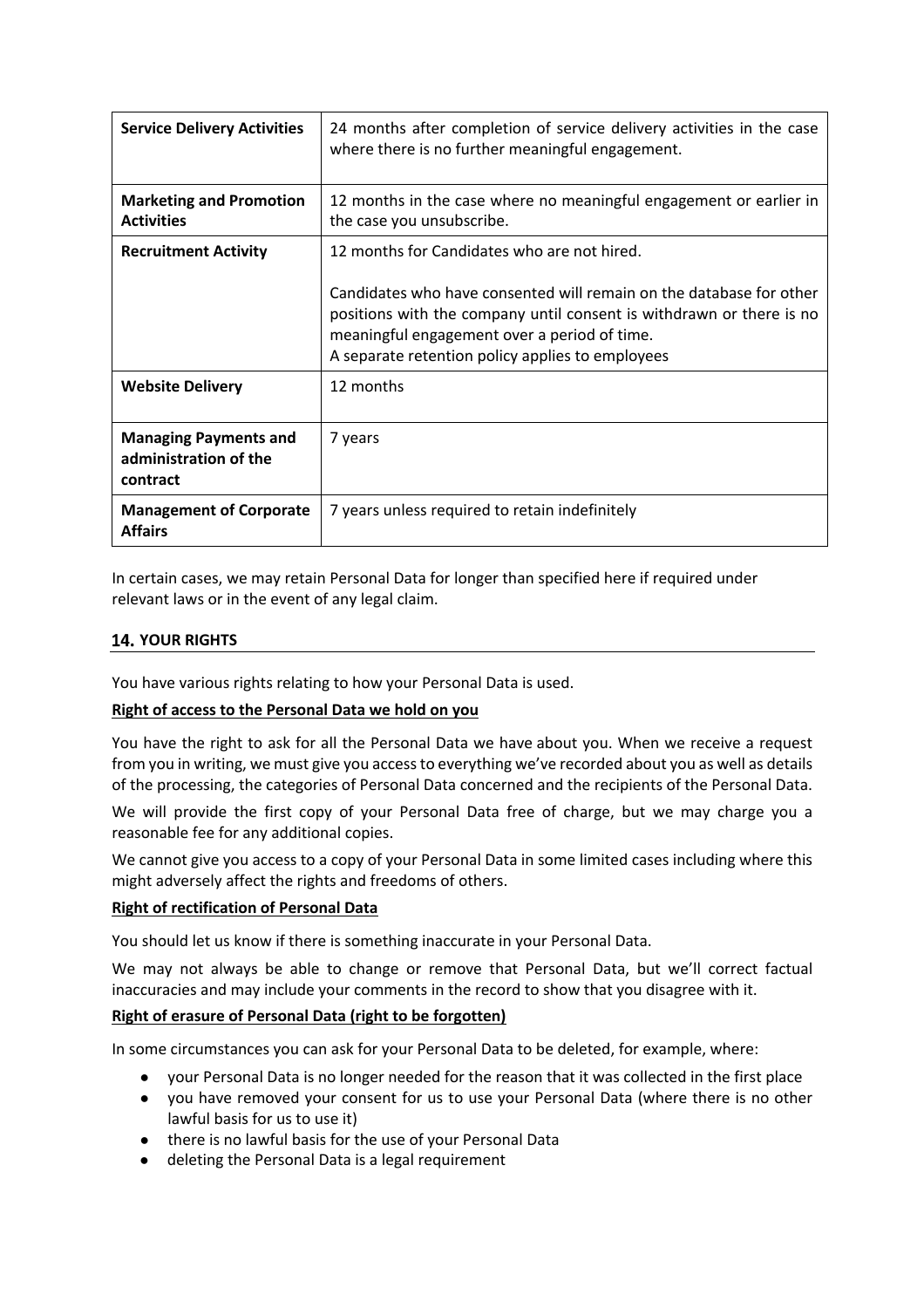Where your Personal Data has been shared with others, we will do what we can to make sure those using your Personal Data comply with your request for erasure.

Please note that we can't delete your Personal Data where:

- we are required to have it by law
- it is used for freedom of expression
- it is used for public health purposes
- it is used for scientific or historical research or statistical purposes where deleting the Personal Data would make it difficult or impossible to achieve the objectives of the processing
- it is necessary for legal claims.

### **Right to restrict what we use your Personal Data for**

You have the right to ask us to restrict what we use your Personal Data for where:

- you have identified inaccurate Personal Data, and have told us of it
- where we have no legal reason to use the Personal Data, but you want us to restrict what we use it for rather than erase the Personal Data altogether

When Personal Data is restricted, it can't be used other than to securely store the Personal Data and with your consent to handle legal claims and protect others, or where it's for important public interests.

### **Right to have your Personal Data moved to another provider (data portability)**

You have the right to ask for your Personal Data to be given back to you or another service provider of your choice in a commonly used format. This is called data portability.

This right only applies if we're using your Personal Data with consent and if decisions were made by a computer and not a human being. It does not apply where it would adversely affect the rights and freedoms of others.

### **Right to object**

You have the right to object to processing of your Personal Data which is based on public interest or legitimate interest processing. We will no longer process the Personal Data unless we can demonstrate a compelling ground for the processing.

### **Right not to be subject to automated decision-making**

You have the right not to be subject to a decision based solely on automated processing. This right shall not apply where the processing is necessary for a contract with you, or the processing is undertaken with your explicit consent or the processing is authorised by law.

### **You can make a complaint**

You have the right to lodge a complaint with the local supervisory authority for data protection in the EU member state where you usually reside, where you work or where you think an infringement of data protection law took place.

### **AMENDMENTS TO THIS DATA PROTECTION STATEMENT**

We will post any changes on the Website and when doing so will change the effective date at the top of this Data Protection Statement. Please make sure to check the date when you use our services to see if there have been any changes since you last used those services.